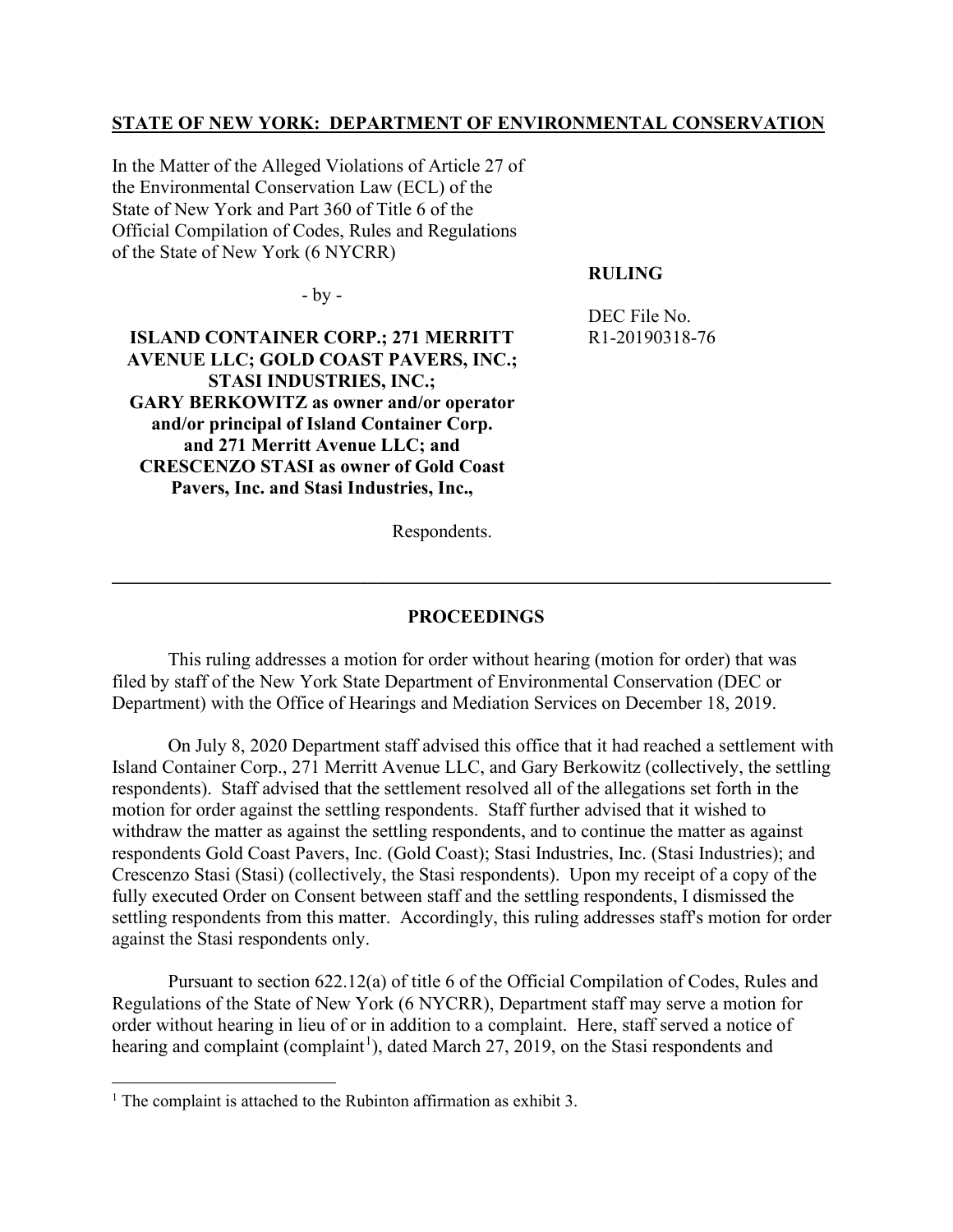subsequently filed its motion for order on the complaint. The Stasi respondents filed an answer (Stasi answer<sup>[2](#page-1-0)</sup>) to the complaint, dated April 22, 2019.

I note that Department staff did not serve the motion for order in a manner that is consistent with the requirements for service of a notice of hearing and complaint, as is required by 6 NYCRR 622.12(a). Rather, with the consent of the Stasi respondents' counsel, Vincent Trimarco, Esq., staff sent the motion for order to Mr. Trimarco by email only. Because the hearing file contained no email receipt or response of any kind from the Stasi respondents, I requested that Mr. Trimarco confirm whether he had received the motion.

By letter dated May 28, 2020, Mr. Trimarco advised that his firm had no record of having received the motion for order and further advised that his office had been experiencing severe problems with its email server for several months due to an apparent hack of the system. Mr. Trimarco requested that he be allowed at least two weeks to respond to the motion on behalf of the Stasi respondents. No party offered comment or opposition to the Stasi respondents' request.

By letter (letter ruling) dated June 2, 2020, I granted the Stasi respondents' request to file a response and directed Department staff to resend the motion for order to the Stasi respondents. I also directed Mr. Trimarco confirm, by email, his receipt of the motion for order. Lastly, I directed all parties to copy me on any email or other correspondence sent in furtherance of the directives in the letter ruling.

In accordance with the letter ruling, the Stasi respondents filed a response to the motion for order on June 17, 2020. The Stasi respondents' filing consists of an affirmation of Vincent J. Trimarco, Esq. (Trimarco affirmation), affirmed June 15, 2020; and an affidavit of Crescenzo L. Stasi (Stasi affidavit), sworn to June 15, 2020.

By its complaint and the motion for order, Department staff alleges that the Stasi respondents violated provisions of ECL article 27 and 6 NYCRR part 360 at a site (site) located at 271 Merritt Avenue, Wyandanch or Wheatly Heights, Suffolk County. Specifically, staff alleges that the Stasi respondents violated (i) 6 NYCRR 360.9(a)(1) by operating a solid waste management facility (SWMF) at the site without a permit; and (ii) 6 NYCRR 360.9(b)(3) by disposing construction and demolition debris (C&D) at the site without a permit.

Department Staff's motion for order includes: a memorandum of law (staff memorandum), dated December 4, 2019; a notice of motion for order without hearing (notice of motion) dated December 5, 2019; an affirmation of David S. Rubinton, Esq. (Rubinton affirmation), Assistant Regional Attorney, DEC Region 1, affirmed December 5, 2019, with attached exhibits; an affidavit of Mathew Merrill (Merrill affidavit<sup>[3](#page-1-1)</sup>), Engineering Technician 2, DEC Region 1, sworn to July 31, 2019, with attached exhibits; and an affidavit of James Wade

<span id="page-1-0"></span><sup>2</sup> The Stasi answer is attached to the Rubinton affirmation as exhibit 5.

<span id="page-1-1"></span> $3$  The Merrill affidavit is attached to the Rubinton affirmation as exhibit 1.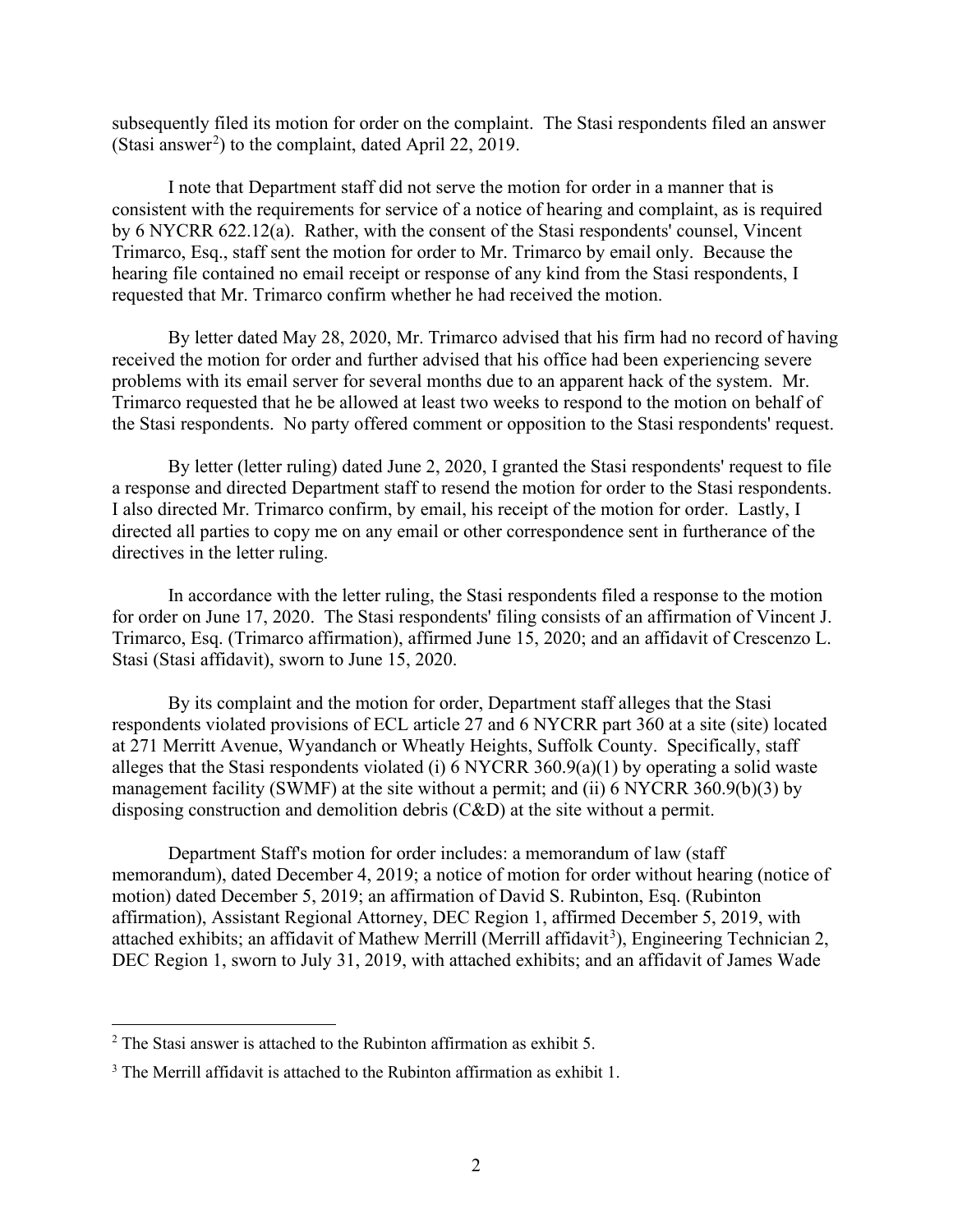(Wade affidavit<sup>[4](#page-2-0)</sup>), Professional Engineer, DEC Region 1, sworn to August 12, 2019, with an attached exhibit.

# Causes of Action

Department staff asserts two causes of action:

- 1. that "[b]y receiving and/or placing C&D at the Site, thereby operating a SWMF, without a Department permit, [the Stasi respondents] are in violation of . . . 6 NYCRR 360.9(a)(1)" (complaint ¶ 27; *see also* Rubinton affirmation ¶ 10); and
- 2. that "[b]y disposing C&D at the Site without a Department permit, [the Stasi respondents] are in violation of 6 NYCRR 360.9(b)(3)" (complaint ¶ 31; *see also* Rubinton affirmation ¶ 12).

The notice of motion states that Department staff seeks an order (i) holding respondents liable for the violations as alleged above; (ii) directing respondents to "[i]mmediately remove all of the solid waste from [the site] to authorized facilities for disposal;" (iii) imposing a civil penalty against respondents "as authorized by law pursuant to ECL § 71-2703 and 6 NYCRR Part 360;" (iv) directing respondents to "cease and desist from any and all future violations of the ECL and rules and regulations promulgated pursuant thereto;" and (v) [o]rdering such other and further relief as may be deemed just, proper, and equitable" (notice of motion ¶¶ I-V; *see also*  complaint at 4).

# Respondents' Position

The Stasi respondents oppose the motion for order and argue that "innumerable contested facts exist as to the Stasi Respondent[s'] liability for the acts complained of" (Trimarco affirmation ¶ 4). The Stasi respondents concede that they were hired by one of the settling respondents to demolish two buildings at the site, but argue that they did not "engage[] in the unauthorized operation of a solid waste management facility or unauthorized disposal of waste" (*id.*). They further argue that there are unsettled "question[s] of fact concerning the operations of the [site] and the fault of [the settling respondents,] or possibly other third parties" (*id.*).

# **FINDINGS OF FACT**

Based upon the papers filed by Department staff and respondents, I make the following findings of fact:

1. The site is located at 271 Merritt Avenue, Wyandanch or Wheatly Heights, Suffolk County (Suffolk County Tax Map # 0100-03900-0400-035000) (complaint ¶ 2; Stasi answer ¶ 2; *see also* settling respondents' answer,<sup>[5](#page-2-1)</sup> dated Apr. 15, 2019, [2].

<span id="page-2-0"></span><sup>4</sup> The Wade affidavit is attached to the Rubinton affirmation as exhibit 2.

<span id="page-2-1"></span><sup>5</sup> The settling respondents' answer is attached to the Rubinton affirmation as exhibit 4.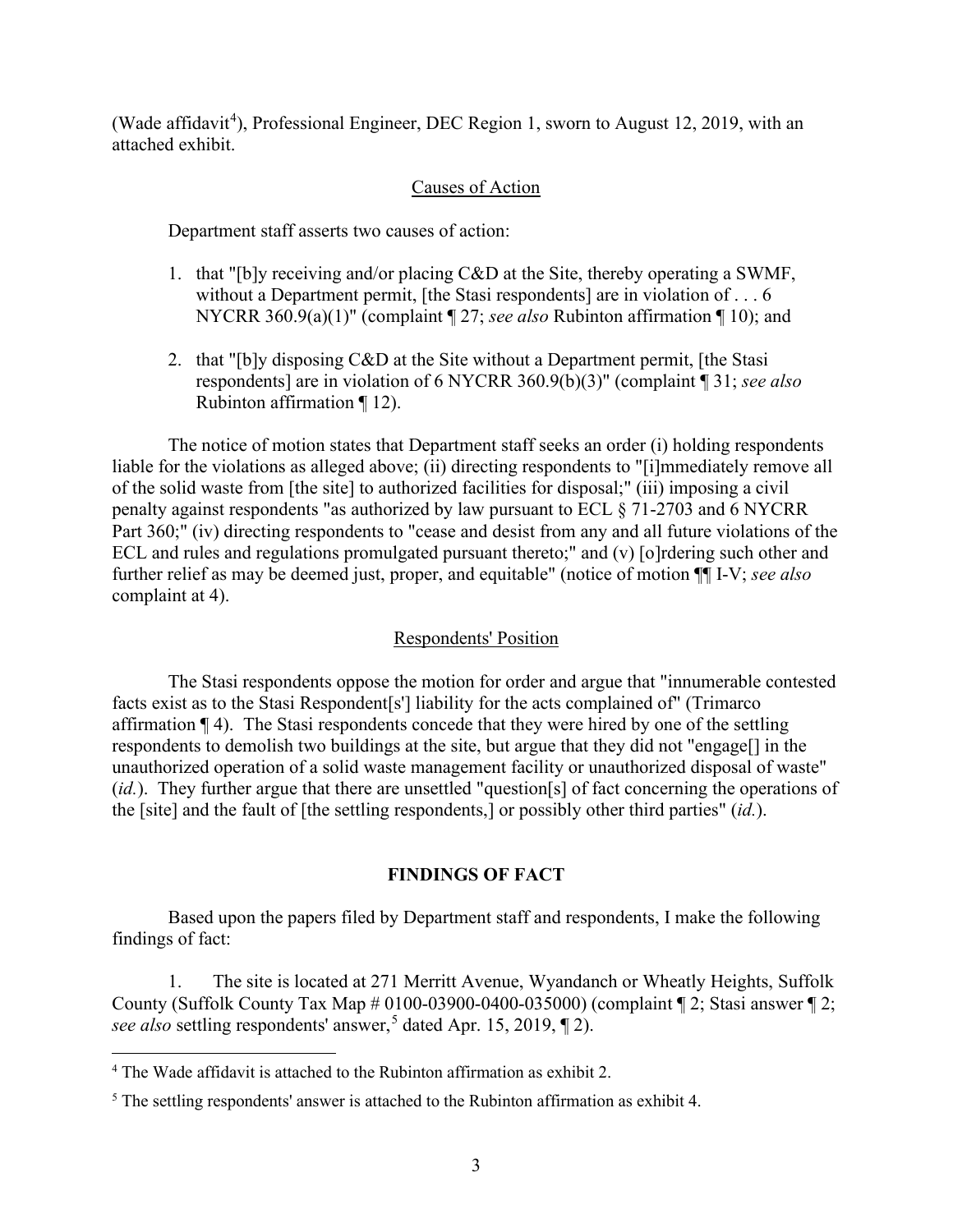2. 271 Merritt Avenue LLC is the owner of the site (complaint ¶ 2; Stasi answer ¶ 2; *see also* settling respondents' answer ¶ 2).

3. In March 2017, one or more of the settling respondents hired respondent Stasi Industries to demolish two buildings at the site (Wade affidavit, exhibit W1 at 3 [purchase order, approved Mar. 24, 2017, identifying "Stasi Industries" as the vendor engaged to "demo 2 buildings 270 (sic) Merritt Ave"]; Stasi affidavit ¶ 23 [stating that "we were hired for demolition of two buildings" at the site]; *see also* affirmation of James P. Rigano, Esq., counsel to the settling respondents, dated Dec. 24, 2019,  $\P$  4 [stating that the settling respondents "retained one of the Stasi Respondents . . . for the demolition of buildings at the site"]).

4. The Stasi respondents acknowledge that debris found at the site "post demolition" includes C&D from the demolition of the two buildings (Stasi affidavit ¶ 4 [stating that one of the areas of debris located at the site should consist "largely [of] C&D associated with the demolition of a warehouse and garage"]).

5. On November 7 and 8, 2018, Department staff visited the site (2018 site visits) and observed a "visibly depressed area [C&D pit] where native soil had been excavated and replaced with approximately two thousand nine hundred (2,900) cubic yards . . . of C&D" (Merrill affidavit ¶ 7).

6. During the 2018 site visits, Department staff also observed a "circular excavation area . . . which contained contaminated fill material;" several piles containing a total of approximately 500 cubic yards of recycled concrete aggregate (RCA); and a separate pile containing approximately 1,200 cubic yards of bank run soil (Merrill affidavit ¶¶ 7, 8; *id.* exhibit  $A \, \S \, 2.0$ ).

7. FMP Group, Ltd. (FMP), an environmental consultant engaged by the settling respondents, conducted a subsurface investigation at the site as part of a Site Characterization Work Plan (SCWP) that was approved by the Department. The subsurface investigation, which was observed by Department staff and representatives of the Town of Babylon, included excavation of 10 test pits to assess the composition and extent of fill in the C&D pit (Merrill affidavit ¶¶ 10-13; *id.* exhibits A § 1, B).

8. Ten test pits dug by FMP as part of the subsurface investigation confirmed that native soil had been excavated from the C&D pit and replaced with fill material consisting of soil mixed with C&D, including brick, concrete, metal, textile, asphalt, wood, tile, and fiberglass insulation (Merrill affidavit ¶ 12; *id.* exhibit A, appendix A; *id.* exhibit B).

9. FMP's laboratory analysis of samples taken from the ten test pits determined that contaminants in the C&D pit were generally at low or non-detect levels, but FMP recommended that material from one test pit be excavated and removed because the analysis detected lead at levels in exceedance of the 6 NYCRR part 375 soil cleanup objectives (SCO) for protection of groundwater (Merrill affidavit, exhibit A § 3.4).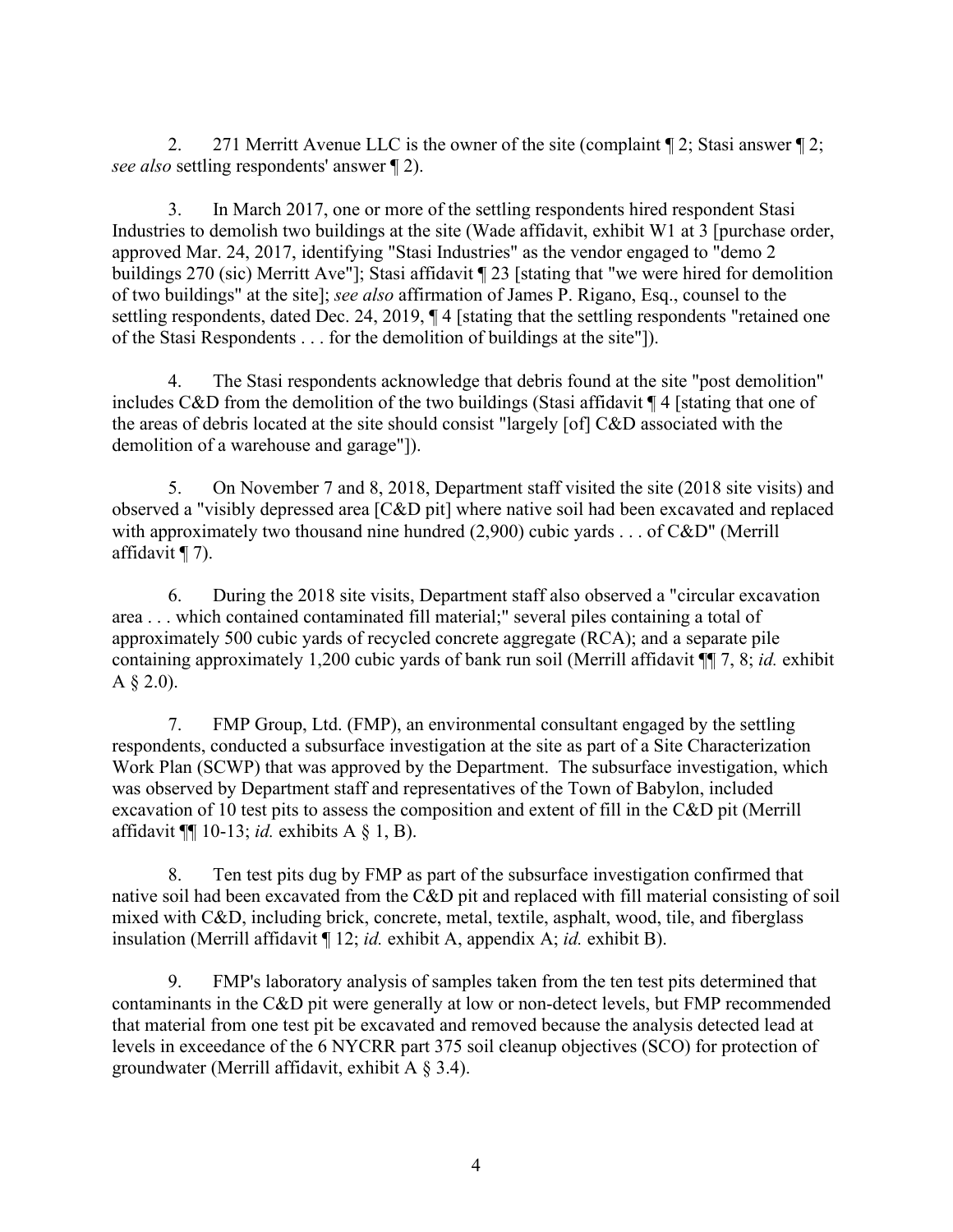10. In accordance with the SCWP, FMP also investigated the bank run soil pile and the RCA piles at the site. FMP determined that there were no exceedances of SCO for unrestricted use in relation to the bank run pile and only one exceedance in relation to the RCA piles (Merrill affidavit, exhibit A § 3.4 [describing the bank run soil as a "sand stockpile," and the SCA piles as having an exceedance in relation to a pesticide that was detected at "just above" the SCO for unrestricted use]).

11. Department staff sent a Notice of Violation (NOV), dated February 21, 2019, to respondents. The NOV references the buried C&D at the site and alleges that respondents violated ECL article 27 and 6 NYCRR part 360 by (i) the unauthorized operation of a solid waste management facility (citing 6 NYCRR 360.9[a][1]); and (ii) the unauthorized disposal of waste (citing 6 NYCRR 360.9[b][3]) (Merrill affidavit ¶¶ 15, 16; *id.* exhibit C).

### **DISCUSSION**

#### Summary Judgment Standard

Pursuant to 6 NYCRR 622.12(d), a motion for order without hearing will be granted if, upon all the papers and proof filed, the cause of action or defense is established sufficiently to warrant granting summary judgment under the CPLR in favor of any party.

A motion for summary judgment must be decided on the evidence presented by the parties, not on argument. Such evidence may include relevant documents and affidavits of individuals with personal knowledge of the disputed facts. Summary judgment is to be granted only where it is clear that there are no material issues of fact to be adjudicated (*see Vega v Restani Constr. Corp*., 18 NY3d 499, 503 [2012] [holding that summary judgment is "to be granted only where the moving party has tendered sufficient evidence to demonstrate the absence of any material issues of fact" (internal quotation marks and citations omitted)]).

As discussed below, applying the summary judgment standard to Department staff's motion, I conclude that staff's motion for order without hearing should be granted in part, and denied in part.

### First Cause of Action

Department staff alleges that "[b]y receiving and/or placing C&D at the Site, thereby operating a SWMF, without a Department permit, [the Stasi respondents] are in violation of . . . 6 NYCRR 360.9(a)(1)" (complaint ¶ 27; *see also* Rubinton affirmation ¶ 10).

Pursuant to 6 NYCRR 360.9(a)(1), with certain exceptions not applicable here, a "person or persons must not . . . construct or operate a facility, or any phase of it, except in accordance with a registration or a permit issued by the department." The definition of "person" under the regulations is broad and there is no dispute that each respondent falls within its reach (*see* 6 NYCRR 360.9[b][198]). There is also no dispute that the Stasi respondents did not have authorization from the Department to construct or operate a facility. Accordingly, the contested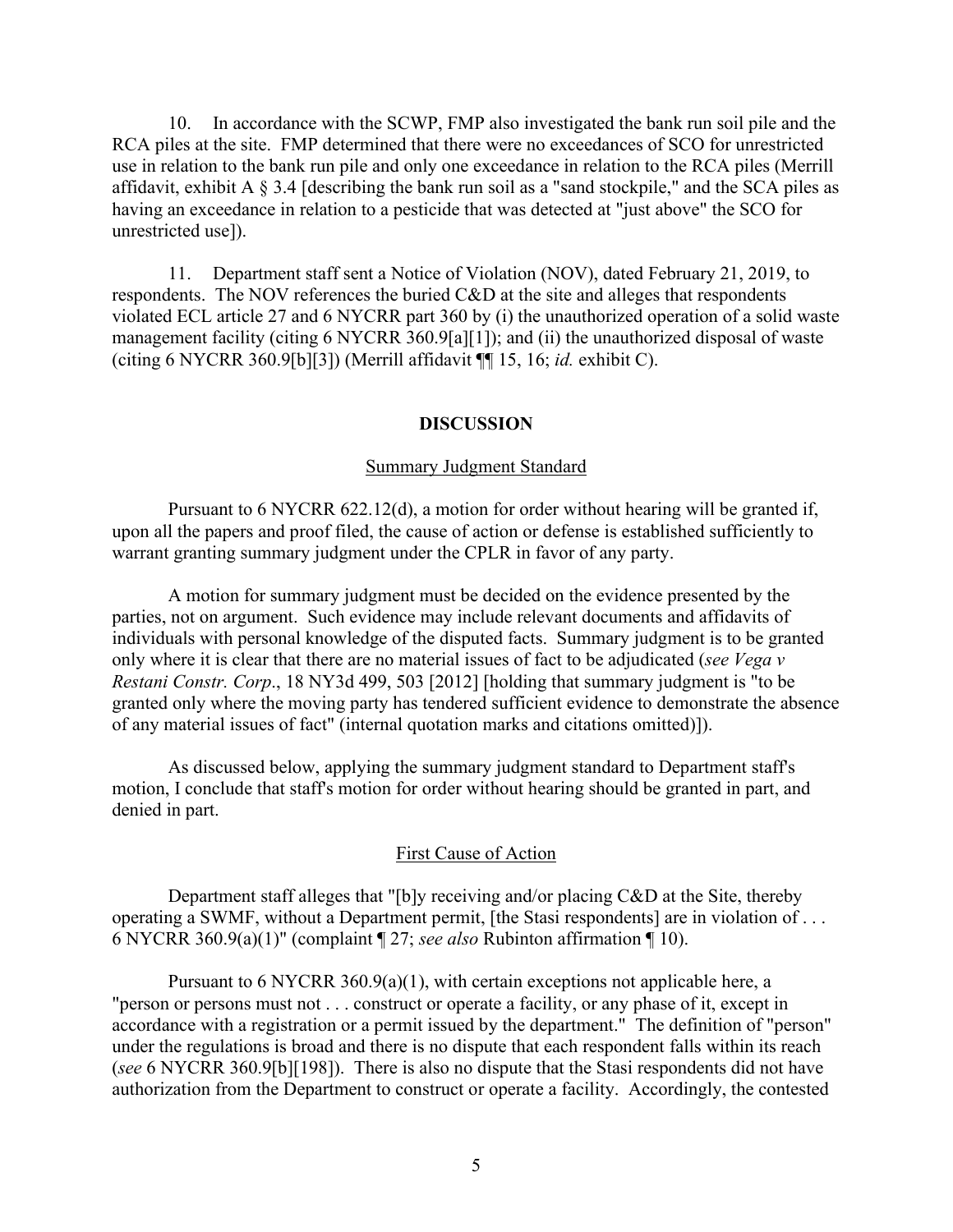issues here are whether staff has established that activities at the site constitute the construction or operation of a facility and, if so, which of the respondents, if any, are liable for those activities.

Turning first to whether the site is a facility as contemplated by the regulations, I conclude that Department staff has met its burden to establish that the site is a facility. As relevant to the allegations here, a facility "means a location . . . employed in the management of solid waste beyond the initial collection process" (6 NYCRR 360.2[b][101]). Solid waste is broadly defined by the regulations to include a wide range of "discarded materials" and "C&D debris" is defined to include "waste resulting from . . . demolition of structures, buildings and roads" (6 NYCRR 360.2[a][1], [b][61]). The C&D pit contains C&D that was buried and disposed of at the site (findings of fact ¶¶ 3-5, 7-8). The burial and disposal of C&D constitutes "management of solid waste beyond the initial collection process." Accordingly, staff has established that 6 NYCRR 360.9(a)(1) was violated.

To hold a particular respondent liable for violating 6 NYCRR 360.9(a)(1), Department staff must establish that the given respondent constructed or operated the facility. Construction is broadly defined under 6 NYCRR 360.2(b)(60) to mean "any physical modification to the area or location of a facility, including, but not limited to, site preparation (e.g., clearing, grading, and excavation, etc.)." Department staff described the C&D pit at the site as a "visibly depressed area where native soil had been excavated and replaced with approximately two thousand nine hundred (2,900) cubic vards . . . of C&D" (findings of fact  $\P$  5). The C&D pit is approximately 2[6](#page-5-0)0 feet long by 30 feet wide by 10 feet deep<sup>6</sup> (Merrill affidavit, exhibit A § 2.0; *id.* figure 4.1 [area identified as the "Linear Depression"]; *id.* appendix A [test pit logs]).

Respondent Stasi Industries demolished two buildings at the site (findings of fact ¶ 3). As respondent Stasi acknowledges, Department staff "estimates that approximately 2,900 cubic yards ("CY") of buried construction and demo[li]tion debris" are located at the site (Stasi affidavit ¶ 3). Respondent Stasi also acknowledges that C&D from the demolition of the two buildings was left at the site (findings of fact ¶ 4). Nowhere in their response to the motion for order do the Stasi respondents contest the amount or origin of the 2,900 cubic yards of C&D that is buried in the C&D pit at the site (*see generally* Stasi affidavit; Trimarco affirmation).

Rather, referring to the exceedances of SCOs that FMP identified at the site, the Stasi respondents assert that the "type of contaminants seem to be very consistent with the historical use of the Subject site" (Stasi affidavit ¶ 5). This issue fails to raise a triable issue of fact because it does not relate to the material allegations of the complaint. The causes of action set forth in the complaint concern the "receipt," "placement," and "disposal" of "C&D in the ground" (complaint ¶¶ 22-31). The central allegation in the complaint, that 2,900 cubic yards of C&D were buried at the site, is not undermined or controverted in any way by the existence of (or lack of) contaminants at the site.

<span id="page-5-0"></span> $6$  These dimensions correspond to staff's estimate of approximately 2,900 cubic yards of C&D (i.e., 260' x 30' x 10' = 78,000 cubic feet, or about 2,889 cubic yards).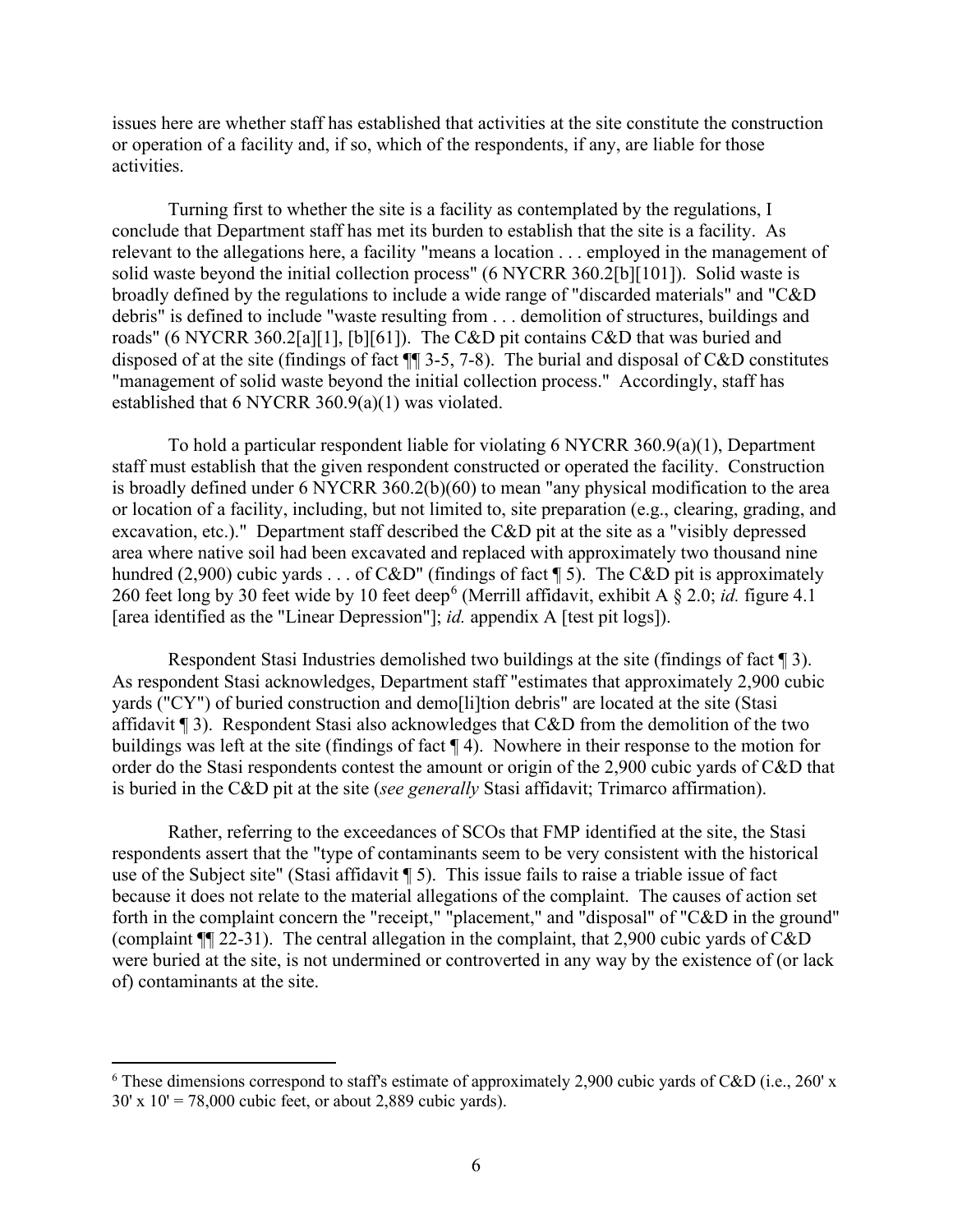Similarly, the Stasi respondents' assertion that the site owners failed to properly secure the site and, thereby, may have "let the Subject site become a dumping haven," are of no moment (Stasi affidavit  $\P$  12). Again, the central allegation in the complaint, that 2,900 cubic vards of C&D from the demolition of buildings at the site were buried in the C&D pit, is not undermined or controverted by the possibility that unknown parties may have engaged in illegal dumping at the site.

I conclude that Department staff has established as a matter of law that respondent Stasi Industries violated 6 NYCRR 360.9(a)(1) by placing and burying 2,900 cubic yards of C&D at the site.

I also conclude, however, that Department staff has failed to establish that either respondent Stasi or respondent Gold Coast is liable for violating 6 NYCRR 360.9(a)(1). The motion for order and supporting papers filed by Department staff do not establish that respondent Stasi personally participated in the demolition of the buildings or the management of C&D at the site.<sup>[7](#page-6-0)</sup> Similarly, staff's papers do not establish that respondent Gold Coast participated in these activities. Rather, the record establishes that respondent Stasi Industries was contracted to demolish two buildings at the site and, thereby, created the C&D at issue in this proceeding (findings of fact ¶¶ 3-5).

Accordingly, a hearing is necessary to determine whether respondent Stasi or respondent Gold Coast is liable for violating 6 NYCRR 360.9(a)(1).

### Second Cause of Action

Department staff alleges that "[b]y disposing C&D at the Site without a Department permit, [the Stasi respondents] are in violation of 6 NYCRR 360.9(b)(3)" (complaint ¶ 31; *see also* Rubinton affirmation ¶ 12).

Pursuant to 6 NYCRR 360.9(b)(3), with certain exceptions not applicable here, a person "must not . . . dispose of waste, beyond initial collection." As with the first cause of action, there is no dispute that each of the Stasi respondents is a person, and there also is no dispute that none of the respondents had authorization from the Department to dispose of waste at the site. Accordingly, the contested issues here are whether the activities alleged by staff at the site constitute the disposal of waste beyond initial collection and, if so, which of the respondents, if any, are liable for the disposal.

As discussed under the first cause of action, the site falls within the definition of a "facility" set forth under 6 NYCRR 360.2(b)(101). To be a disposal facility, the site must be a "facility where waste is intentionally placed and where the waste is intended to remain" (6

<span id="page-6-0"></span> $<sup>7</sup>$  I note that Department staff alleges that respondent Stasi is the "owner and/or operator" of respondent</sup> Stasi Industries (complaint ¶ 9; Rubinton affirmation ¶ 7). Staff does not, however, assert that respondent Stasi should be held liable as a responsible corporate officer (*see generally Matter of Call-A-Head*, Decision and Order of the Commissioner, Mar. 4, 2019, at 5 [stating that a corporate officer may be held individually liable under the responsible corporate officer doctrine where it is shown that the officer "ha[d] responsibility over the activities of the business that caused the violations"]).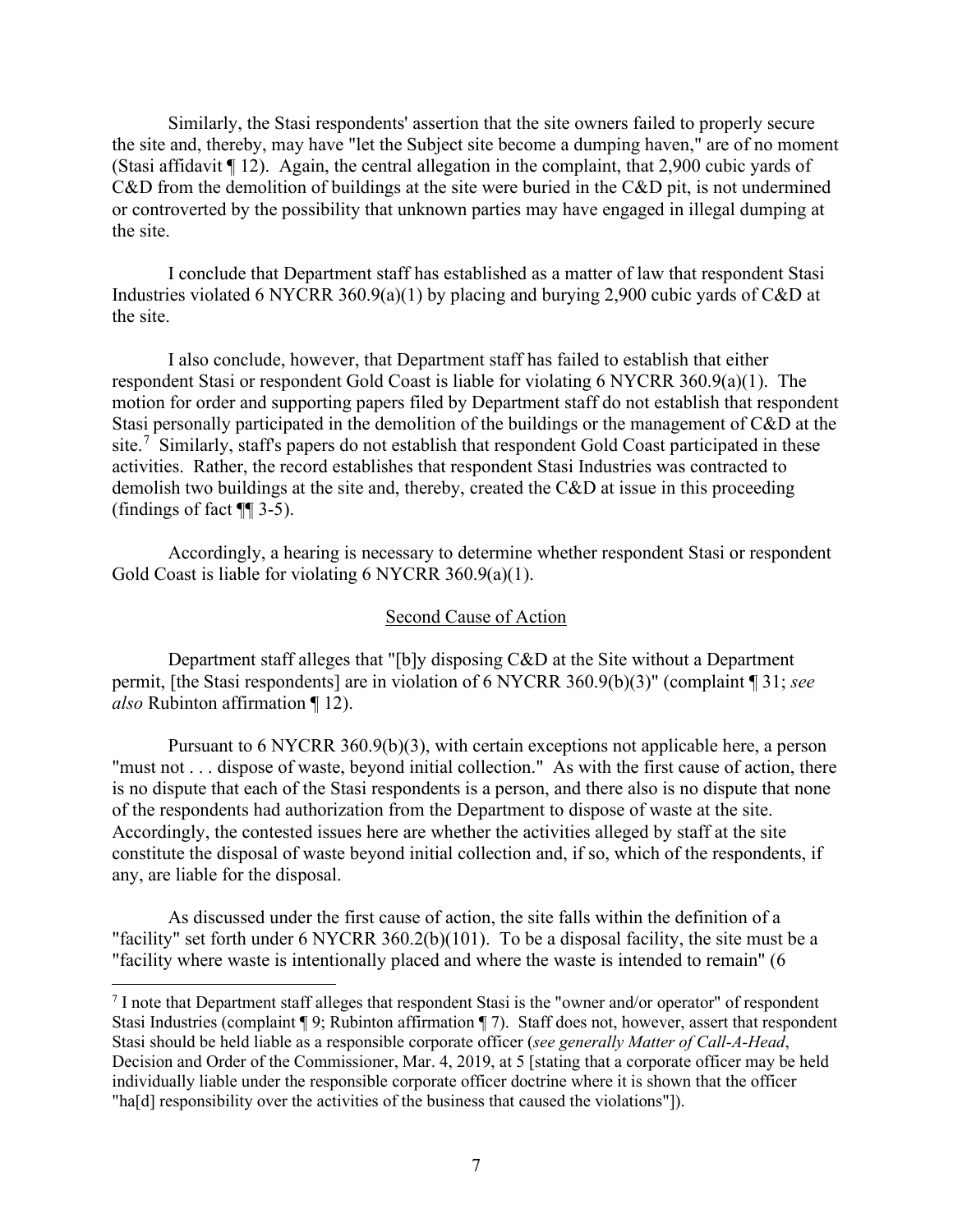NYCRR 360.2[b][85]). It is beyond cavil that the creation of the C&D pit (which measures approximately 260' long x 30' wide x 10' deep), and the burial of 2,900 cubic yards of C&D therein, demonstrates that the C&D was "intentionally placed" and that it was "intended to remain." I also note that, in accordance with 6 NYCRR 360.2(b)(262), the retention of any waste on-site for more than 12 months is generally deemed to constitute disposal.

In their response to the motion for order, the Stasi respondents do not argue that the C&D from the demolition was not disposed of at the site. Rather, as more fully discussed under the first cause of action, the Stasi respondents argue that certain contaminants identified at the facility are consistent with the past uses of the site and that poor site security may have led to illegal dumping activity (*see supra* at 6-7). These arguments do not defeat the motion for order because they do not undermine or controvert the determination that 2,900 cubic yards of C&D were buried, and thereby disposed of, at the site.

I conclude that staff has established that 6 NYCRR 360.9(b)(3) was violated by the burial of 2,900 cubic yards of C&D at the site.

To hold a particular respondent liable for violating 6 NYCRR 360.9(b)(3), Department staff must establish that the given respondent was responsible for the disposal of C&D at the site. As discussed under the first cause of action, respondent Stasi Industries demolished two buildings at the site and the Stasi respondents do not contest the amount or the origin of the 2,900 cubic yards of C&D that are buried at the site (*see supra* at 6).

I conclude that Department staff has established as a matter of law that respondent Stasi Industries violated 6 NYCRR 360.9(b)(3) by disposing of 2,900 cubic yards of C&D at the site.

For the same reasons discussed under the first cause of action, however, I conclude that Department staff has not established that either respondent Stasi or respondent Gold Coast is liable for violating 6 NYCRR 360.9(b)(3). Restated briefly, the motion for order and supporting papers filed by Department staff do not establish that respondent Stasi or respondent Gold Coast participated in the demolition of the buildings or the subsequent management of the C&D at the site.

Accordingly, a hearing is necessary to determine whether respondent Stasi or respondent Gold Coast is liable for violating 6 NYCRR 360.9(b)(3).

## Relief

Department staff requests that the Commissioner issue an order (i) holding the Stasi respondents liable for the violations alleged in the motion for order, (ii) enjoining the Stasi respondents "from any further actions causing said violations to continue;" (iii) assessing a penalty against the Stasi respondents in an amount that is "deemed just, proper, and equitable;" and (iv) imposing "such other relief as the Commissioner shall deem just, necessary and appropriate" (Rubinton affirmation at 4).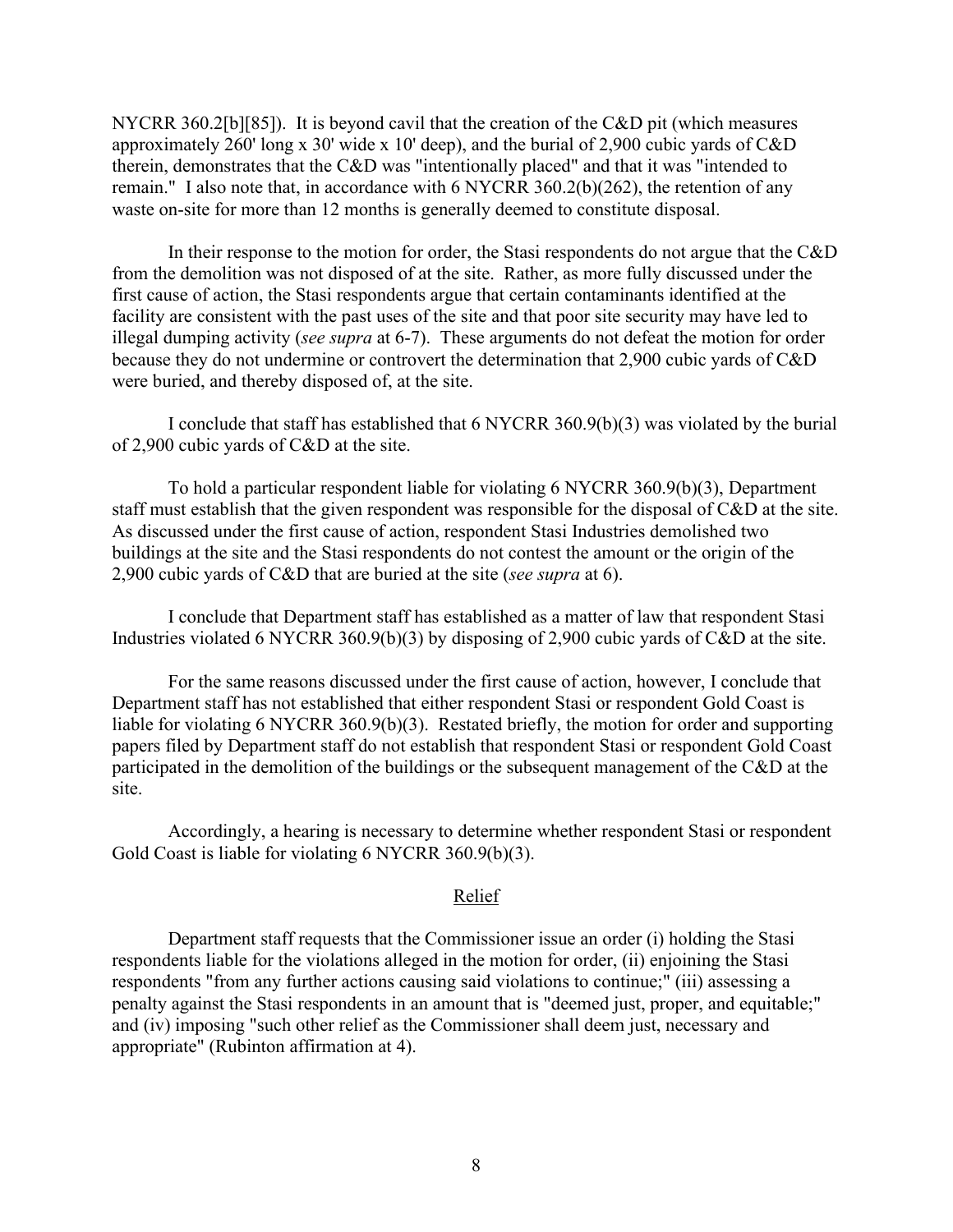Department staff cites the penalty provisions set forth under ECL 71-2703 in support of the imposition of a penalty (staff memorandum at 2). Pursuant to ECL 71-2703,

"[a]ny person who violates any of the provisions of, or who fails to perform any duty imposed by title 3 or 7 of article 27 of this chapter or any rule or regulation promulgated pursuant thereto . . . shall be liable for a civil penalty not to exceed seven thousand five hundred dollars for each such violation and an additional penalty of not more than one thousand five hundred dollars for each day during which such violation continues."

As discussed herein, Department staff has proven that respondent Stasi Industries is liable under both causes of action alleged in the complaint. Moreover, both of the proven violations continued for well over two years<sup>[8](#page-8-0)</sup> and, pursuant to ECL 71-2703, respondent Stasi Industries is liable for a penalty of up to \$1,500 per day for each violation. Therefore, the maximum authorized statutory penalty for each of the proven violations exceeds one million dollars (*see* Commissioner Policy DEE-1, Civil Penalty Policy, issued June 20, 1990 [DEE-1], § IV.B [stating that "[t]he starting point of any penalty calculation should be a computation of the potential statutory maximum for all provable violations"]).

Because Department staff does not request a specific penalty amount, or any other specific form of relief, a hearing is necessary to determine what relief should be recommended to the Commissioner. At hearing, staff must be prepared to present a specific penalty request and explain the method used to determine the amount of the request. This must include appropriate references to DEE-1 and any applicable program-specific penalty policies. Department staff must also specify any corrective action or other relief it seeks and set forth the basis for such request.

### **CONCLUSIONS OF LAW**

As detailed above, I conclude that Department staff's motion must be granted in part, and denied in part. Specifically, I conclude that Department staff's motion for order should be granted as against respondent Stasi Industries on the issue of liability. I conclude that respondent Stasi Industries violated: (i) 6 NYCRR 360.9(a)(1) by operating a solid waste management facility at the site without a permit from the Department; and (ii) 6 NYCRR 360.9(b)(3) by disposing of C&D at the site without a permit from the Department.

I conclude that Department staff's motion for order must be denied as against respondent Stasi and respondent Gold Coast. A hearing is necessary to determine whether these respondents are liable for the charges set forth in the complaint.

<span id="page-8-0"></span><sup>&</sup>lt;sup>8</sup> The precise duration of the violations is not established on the record. Nevertheless, the purchase order for the demolition of the two buildings at the site indicates that the Stasi respondents were paid \$25,000 in March 2017 at the start of the demolition (Wade affidavit, exhibit W1 [purchase order, approved Mar. 24, 2017]), and Department staff alleges that the C&D remained on site as of the date of the motion for order, December 5, 2019 (Rubinton affirmation ¶ 17).